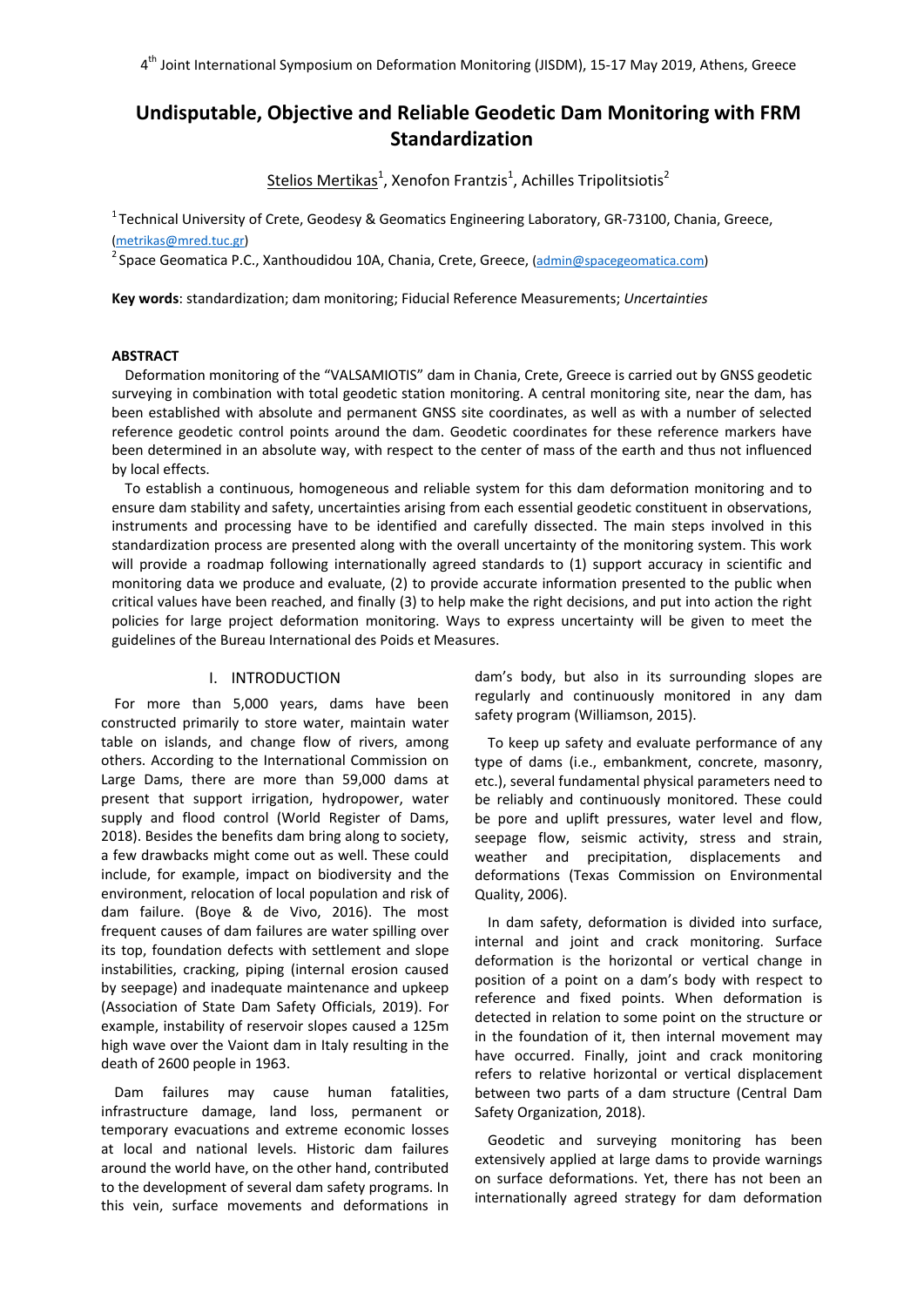monitoring g which is b based upon undisputable and reliable metrology standards. Alternatively, there exist guidelines and reco mmendations s published by regional and national entities in charge of design, operation and maintenance of large dams, such as those provided by the US Army Corps of Engineers (2018).

This work provides at first a description of geodetic techniques and instruments for dam deformation monitoring g (Section 2). Then, it presents the "VALSAMIOTIS" dam in Crete, Greece along with its current deformation monitoring. Finally, it addresses and promotes a roadmap for the establishment of a continuous, homogeneous and reliable surface deformation monitoring for dam safety and stability based upon SI-traceable (Système International d'Unités) results, along with uncertainty budgets.

## II. GEODETIC MONITORING OF DAMS

Large structures such as dams are subject to short (daily/weekly/monthly) or long-term (annual/decadal) horizontal and vertical displacements in a relative but also in an absolute sense. Horizontal surface deformations are usually observed as baseline offsets, as a function of time, between reference points and several control points established on the dam. The same control points are commonly used also to monitor vertical surface movements through precise leveling. Nowadays, modern geodetic techniques with terrestrial laser scanners, ground-based radar interferometry, close-range photogrammetry, and others enable accurate monitoring of the entire area and the body of a dam without using a limited number of control points. A review of geodetic techniques and associated sensors can be found in S Scaioni et al.(2 2018) and Mertikas (2016). The type of dam, the level of potential m movement an d the desired accuracy reg ulate and lead to the method and instrumentation which is to be employed for surface movement monitoring.



Figure 1: Example of good distribution of reference and *target points for geodetic deformation monitoring of concrete dams.* 

The distribution of control and reference points also affects the accuracy of the employed geodetic survey and depends upon the type of the structure to be monitored. For example, in embankment and concrete dams, control points are often placed in one or more lines along the crest of the dam, while reference points are established at the ends of these lin es (Fig. 1). However, this layout cannot be implemented in arch dams, where the reference points must be placed in a stable area outside the dam crest.

Trigonometric principles of triangles formulated by the reference and control points are employed to solve for the coordinates of points on a dam using either triangulation or trilateration. In both methods, the distance and height difference between reference points has to be known with millimeter accuracy. In triangulation, the angle between a control point and two reference points is determined. In trilateration, the distance between reference points and the unknown control point is measured. Distance measurements are regularly more precise than angles. Thus, trilateration is more accurate than triangulation. Distances are usually measured with total stations (rob botic or not; with automa ated target recognition functionality or not, etc.) which carry electronic distance measuring equipment.

Global Navigation Satellite Systems (GNSS) antennas placed on top of a dam have been also used to provide three-dimensional positioning of control points (Barzaghi, Cazzaniga, De Gaetani, Pinto, & Tornatore, 2018). The selection of the GNSS data processing tech hnique (i.e., P Precise Point Positioning, Differential Positioning, etc.) regulates and controls the produced accuracy of the GNSS-derived surface movement.

The frequency on which measurements are made for deformation monitoring constitute another key parameter for the selection of the geodetic technique to be employed. This parameter is defined at each monitoring program adhering to respective regulations for dam safety. Current practices include periodic measurements by specialized personnel on, for example, monthly basis and that becomes more frequent (i.e., daily) when displacements are observed to exceed predefined safety thresholds. Automated systems may also be engaged to provide continuous measurements for surface deformation.

There is no single solution for dam geodetic monitoring that fits all cases. The most appropriate method or combination of methods has to be determined for each specific dam taking into account requirements for its safety that accompanies its design and its constructi on.

But how is the "most appropriate" method selected? A detailed error budget analysis must be carried out to define objectively the overall uncertainty of each candidate method selected for monitoring. In the following Section, such a qualitative analysis is provided.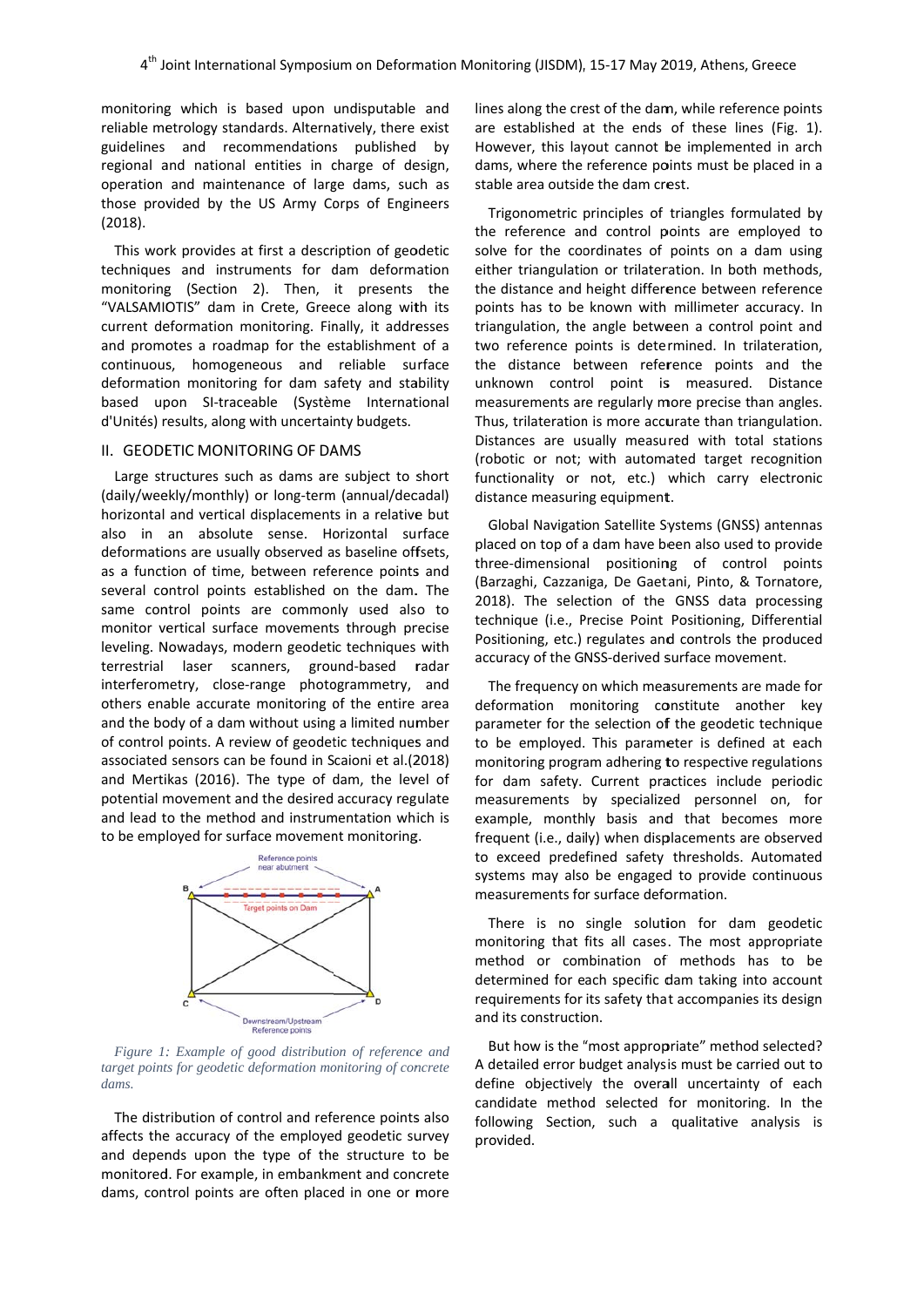# III. UNCERTAINTY ANALYSIS FOR DEFORMATION MONITORING

In order to establish a continuous, homogeneous and reliable system for dam deformation monitoring and to ensure dam stability and safety, uncertainties arising from each essential geodetic constituent in instrumentation, observations and processing have to be identified and carefully scrutinized and evaluated. In the following sections the major components for this standardization are given (US Army Corps of Engineers, 2018).

#### A. *Definition of benchmark monitoring parameter*

Surface movement is monitored by measuring changes in distance between control points on the dam surface and reference points in its vicinity. This is true when using either total stations, EDM, or GNSS instruments. In the latter, the baseline length between the reference GNSS station and the control stations operating on the dam is actually what is determined and evaluated.

The selection of the appropriate instrument to measure surface deformation must be based on the rate at which a failure is expected to develop, the vulnerability of equipment on site conditions (outdoors exposure, weather, etc.), and the available resources. Besides the cost, the simplicity in operation, reliability, durability, longevity, precision, accuracy and performance history of each instrument type and make should be also taken into consideration.

#### B. *Define number, location of reference points*

The points on the structure where maximum deformations are expected shall guide the monitoring strategy. The spatial distribution of these points should cover the entire structure but they should also be extended to stable regions and outside of the monitoring area. The reference network must consist of stations located at both ends of a dam, along its longitudinal axis and either upstream or downstream from it. At least 4 to 6 reference points must be established for horizontal and vertical control.

### C. *Instrumentation Characterization and Calibration*

Instruments selected for monitoring need to be characterized and calibrated in specialized labs and in the field, before their final deployment. Instruments are accompanied with certificates by their manufacturers for their measuring accuracy. These should be considered in the characterization process, along with reference books and values, previous experience, standards, etc.

Uncertainty in distance measurements for total stations is commonly expressed as an absolute value plus a variable (scale error) that depends on the length of the measuring distance. Reference points out of which instruments and prisms measure to determine distance may change with time. Also, GNSS observations produce uncertainties associated with the baseline length and satellite geometry. These should be inspected and checked regularly.

Offsets between the measurement point and the true reflection point on the prism, or the electronic phase center of a GNSS antenna are provided by manufacturers. These offsets are usually determined for a large number of prisms and GNSS antennas. Thus, they are not exact offsets for the instruments employed for monitoring. This implies that the actual distance and or baseline observations may slightly differ from the true value. Offsets are to be calibrated again before deployment.

Traceability on the exact configuration of these pairs and the distance/baseline measurements has to be secured. In such case, the introduction of a correction coefficient in measurements obtained with a different configuration will be possible.

The ISO 17123 standard defines field procedures for testing geodetic and surveying instruments, like EDM measurements to reflectors (Part 4), total stations (Part 5), GNSS field measurement systems in real‐time kinematic (Part 8) and terrestrial laser scanners (Part 9). The measurement procedures prescribed in ISO 17123 aim at qualifying the precision and performance of the geodetic instrument and whether they are in agreement with their proper operating condition (Martin, 2008).

#### D. *Error Constituents in Deformation Monitoring*

Geodetic observations conducted by either total stations or GNSS are subject to errors. These errors may be divided to systematic and random.

Let us take the distance measurement using a light wave carrier EDM instrument. The systematic errors involve the EDM/prism zero error, the scale error, the signal refraction error and the EDM cyclic error. Random errors sources are pointing, centering, levelling and reading.

The uncertainty (σ) for distance (*S*) measurements made with EDM instruments may be expressed as an independent sum of individual error contributions:

$$
\sigma_S^2 = \sigma_{res}^2 + \sigma_{cen}^2 + \sigma_{cal}^2 + \sigma_{ref}^2 \tag{1}
$$

where:  $\sigma_{res}$  is the instrument resolution provided by the manufacturer,  $\sigma_{cen}$  is the centering error caused when the vertical axis of the instrument and the target is not coincident with the reference mark on the control point monument,  $\sigma_{cal}$  is the residual error after instrument calibration and  $\sigma_{ref}$  is the refraction correction error.

The atmospheric refraction error influences both the EDM and GNSS distance measurements. Changes in temperature, humidity and barometric pressure that have not been appropriately modeled may cause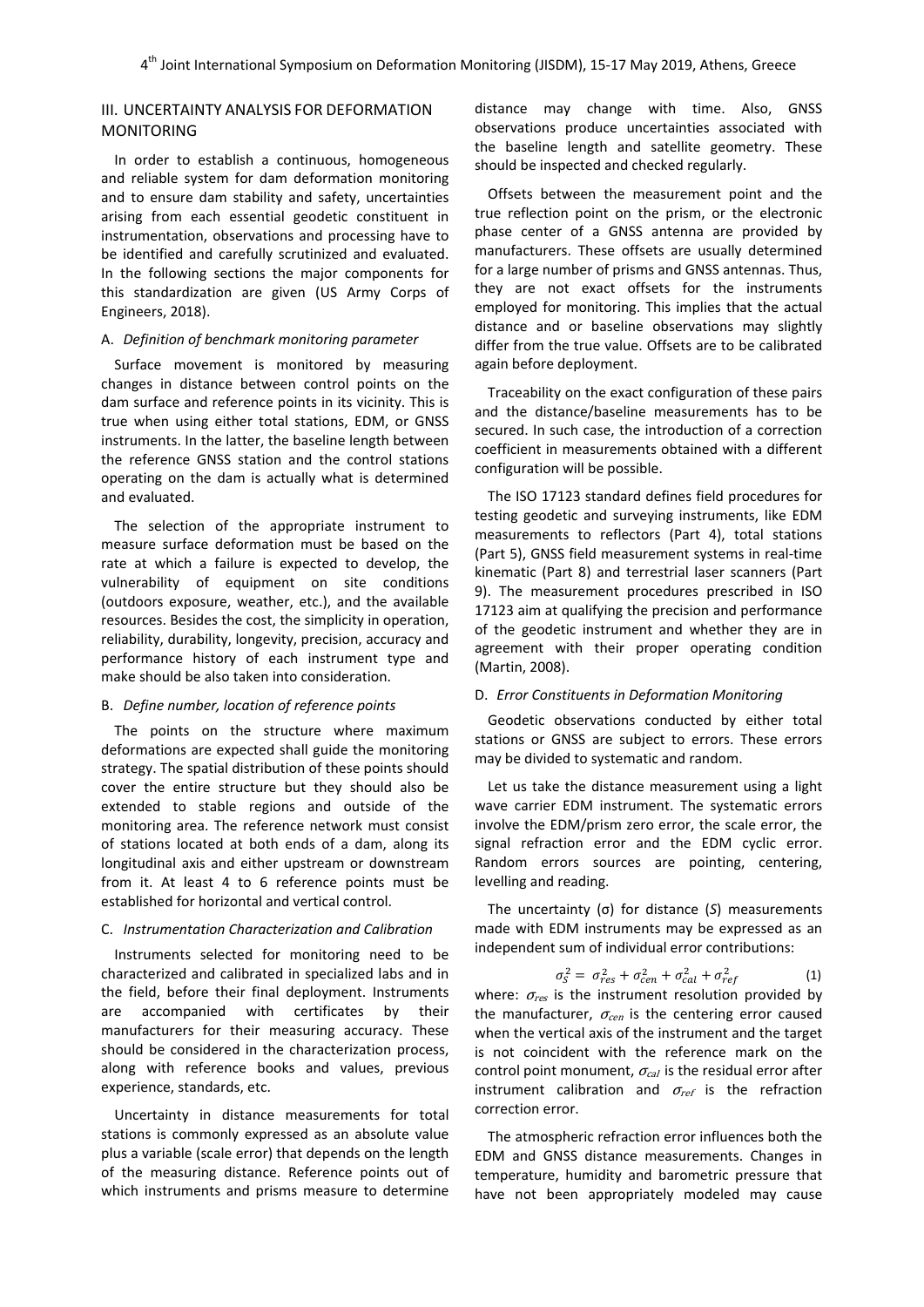additional errors due to varying velocity of propagation of electromagnetic waves.

By the same token, the overall uncertainty in GNSS deformation monitoring may be expressed as (all terms as distance error):

$$
\sigma_S^2 = \sigma_{sat}^2 + \sigma_{atm}^2 + \sigma_{site}^2 + \sigma_{rec}^2 + \sigma_{pro}^2
$$

where  $\sigma_{sat}$  is the GNSS satellite induced uncertainties (clock bias, orbital errors, etc.),  $\sigma_{atm}$  corresponds to the atmospheric delay uncertainties,  $\sigma_{atm}$  refers to site dependent uncertainties, such as multipath reflections, satellite visibility, etc.,  $\sigma_{rec}$  are the GNSS receiver uncertainties (clock bias, thermal noise, antenna phase center offsets, etc.) and  $\sigma_{\text{pro}}$  are the uncertainties associated with GNSS processing.

#### E. *Uncertainty budget estimation*

To evaluate uncertainty for the SI‐traceable geodetic measurements in dam deformation monitoring, we have no means to revert each measuring generation mechanism to the absolute reference for the SI units [i.e., the speed of light, atomic time] for establishing all subsequent monitoring observations and their uncertainty.

We have to rely on a collection of information for calibrating instruments, such as: (1) previous measurement data, (2) experience with or general knowledge of the behavior and properties of relevant instruments, (3) manufacturer's specifications, (4) previous calibration or other certificates, and (5) uncertainties assigned to reference data taken from external sources, handbooks, etc.

In the sequel, we would conduct an exhaustive statistical investigation of every conceivable cause of uncertainty in the process of dam deformation monitoring, for example, by using different makes and kinds of instruments, diverse methods of measurements, various measuring procedures, and differing approximations and environmental conditions. The uncertainties associated with all of these contributions to distance measurement, for example, could be evaluated by a statistical investigation of series of observations and the uncertainty of each cause could be characterized by its measure of location (mean, median, etc.) and its measure of scale (i.e., standard deviation, range, bi‐ weight, quartile range, etc.).

The observations and measuring procedures followed to estimate the uncertainty in, for example, distance measurement in the field must be tied with fundamental metrology standards as far as possible.

The procedures described in the "ISO 17123 Standard" assess uncertainty of the final result but not of the each and independent contributions (components) of uncertainty. This may be sufficient for the dam monitoring operators. Nevertheless, other approaches may be followed to evaluate uncertainty for each uncertainty constituent. For example, a field procedure for assessing centering errors is proposed by Garcia‐Balboa et al. (2018). Along these lines, best practices tailored for efficient dam monitoring with geodetic instruments along with uncertainty budget estimation are given in (US Army Corps of Engineers, 2018).

#### F. *Data Management, Archival and Documentation*

The collection of reliable data is crucial in any monitoring program for dam safety. These data have to be collected, archived, analyzed and evaluated in a secure and timely manner. Each measuring parameter shall be reported and stored in a database following a consistent format that will permit, preferably, automatic processing and determination of surface deformation results. Coefficients, calibration and characterization offsets, environmental conditions, and weights applied to estimate monitoring, as well as the way how these are to be traced shall be retained in the database.

Also, equipment observations and measurements shall be time-tagged using the same time reference (e.g., UTC time). The GNSS system time is proposed to be used for time tagging all observations in a uniform manner. The following Section presents a working example for uncertainty estimation for the "VALSAMIOTIS" Dam in Chania, Crete, Greece.

#### IV. THE VALSAMIOTIS DAM

The "Valsamiotis" dam is located [Lat: 35°26'30.12"N, Lon: 23°53'13.01"E] in the mainland of Crete, about 15km south‐west of the city of Chania. Construction works for it were completed in 2014. It stores water as of 2014 primarily for irrigation. Table 1 presents technical and engineering characteristics of it. This is a gravity dam built with Roller‐compacted concrete (RCC). The RCC is a composite construction material with no‐slump consistency in its unhardened state, meaning that this RCC concrete is very dry. The main advantages of RCC type dams versus conventional gravity dams is speed of construction, better workability, and low price per unit of RCC material (MEKA, 2019).

|  | Table 1. "Valsamiotis" Dam characteristics |  |
|--|--------------------------------------------|--|
|--|--------------------------------------------|--|

| Characteristic            | Value                             |
|---------------------------|-----------------------------------|
| Owner                     | Organization for the              |
|                           | Development of Crete S.A.         |
| Purpose                   | Irrigation                        |
| Height [m]                | 67.5 m                            |
| Length [m]                | 335 m                             |
| Crest height above        | $+190.20$ m                       |
| mean sea level            |                                   |
| <b>Reservoir Capacity</b> | $6 \times 10^6$ [m <sup>3</sup> ] |

The dam operator is obliged by the Greek National Law to design and implement a monitoring program for dam safety. This program defines the type,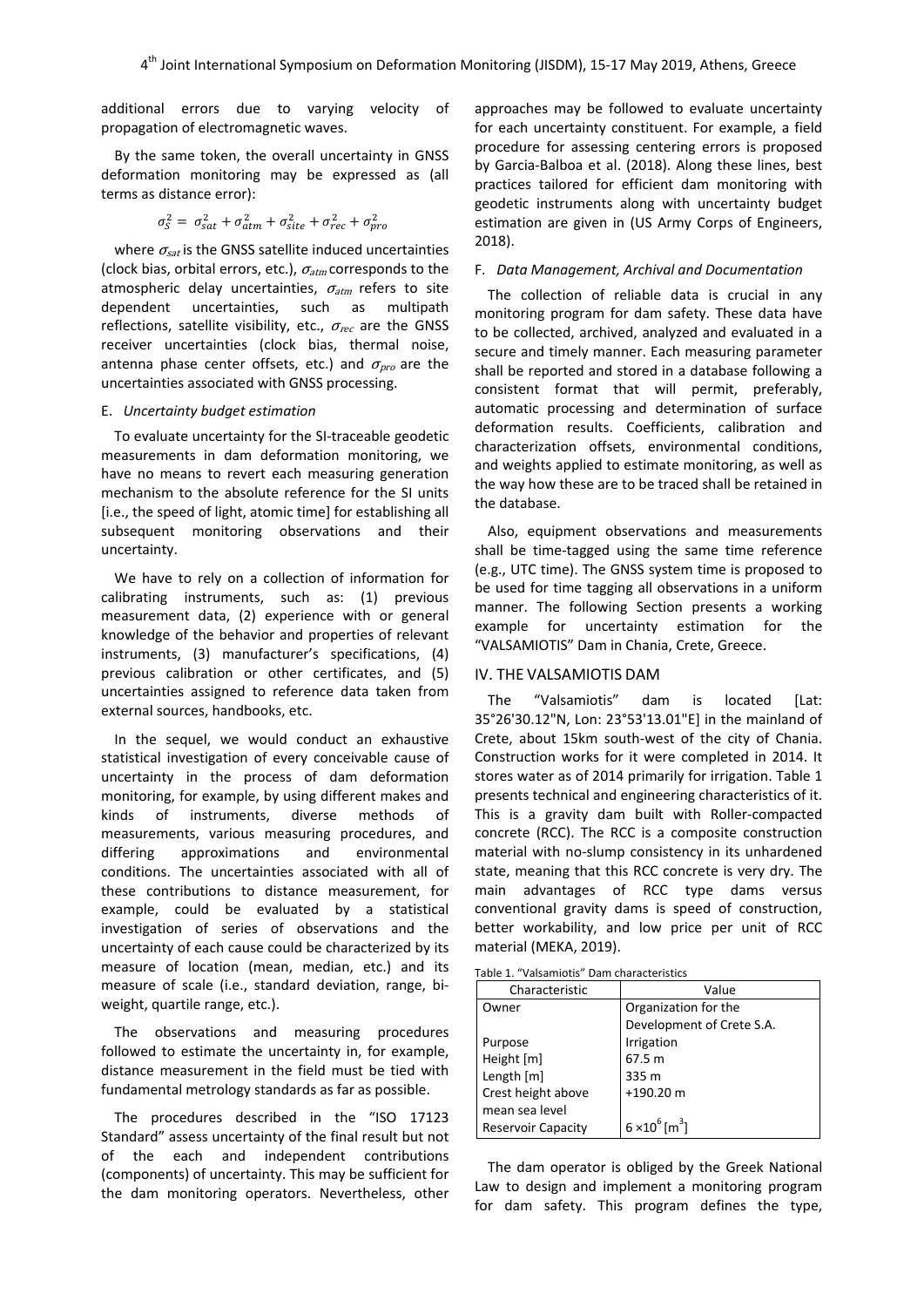procedures and observation timeliness for efficient monitoring with specific instrumental observations. Deformation monitoring of the "Valsamiotis" dam is accomplished by a series of multi-disciplinary instruments, such as direct and inverted pendulums, settlement gauges, three-dimensional crack meters, joint meters, borehole extensometers, etc.

Geodetic monitoring is also carried out for horizontal and vertical deformation monitoring. T permanent control benchmarks exist on the dam's crest to support spirit leveling to monitor vertical displacement. The fundamental benchmark of each such level ling survey i s a secure p point with kn nown height above mean sea level, placed on stable bedrock. Thirty

Horizontal deformation has been monitored with a robotic total station (Leica TS15A) that supports automatic prism recognition. The manufacturer's specifications claim for an uncertainty in angle measurement of ±0.3mgon, display resolution 0.1mgon, and a standard uncertainty (68% probability) in distance measurement 1mm ± 1.5ppm with prism (Leica Geosystems AG, 2015). Four permanent geodetic p pillars have b een installed around the dam: Two reference ones (REF $_1$  & REF2) in the abutment, one upstream (REF3), and one (REF4) downstream (Fig. 2).



*Figure 2: Location of reference pillars for monitoring in "Valsamioti is" dam.* 

Six permanent marking bolts have been installed on the crest of the dam to host monitoring prisms during a geodetic survey (Fig. 3 3).



Figure 3: Two of the permanent geodetice bolts installed *on the crest that serve as target points for geodetic deformation n monitoring.* 

Every month, an operational procedure is followed for monitoring deformation of this dam using all these control and reference points and ties.

Observations are then archived and evaluated by engineers responsible for this dam safety. According to thei r evaluation procedures, a suspicious incident is declared when two successive distance measurements of the same pair of total station and prism exceeds a specific threshold. The same holds true for any departure above a certain value for the orientation of a geodetic baseline. A combined evaluation of these geodetic results along with geotechnical instrument data records is carried out to conclude whether surface deformation has happened. In that case, and depending on the magnitude and nature of the observed movement, densification of measurements is carr ied out both in time and in space (m ore control points are observed).

A drawback of this procedure is that each monitoring instrument (geodetic, geotechnical, etc.) realizes its own reference system. This implies that it is not easy to directly and quantitatively compare displacements monitored by diverse instruments if they do not refer to the same reference system. However, as demonstrated in Barzaghi et. al., (2018), each h pendulum on a dam realizes its own local reference system. Dedicated analysis is needed to define rotation angles and scale factors to permit cross-comparison of the pendulum and GNSS-derived deformation results.

Table 2. Uncertainty Budget Analysis for the "Valsamiotis" Dam

| Table E. Officer tallity bauget / that you not tried                                                    |             | $"$ undurinotid Durin                           |
|---------------------------------------------------------------------------------------------------------|-------------|-------------------------------------------------|
| Constituent                                                                                             | Variance    | Source                                          |
| Slope distance                                                                                          | $±1.75$ mm  | (Leica, 2015), Dist = 500m                      |
| Horizontal angle                                                                                        | $±0.24$ mm  | (Leica, 2015), Dist = 500m                      |
| Centering error                                                                                         | $±0.50$ mm  | Garcia et al., (2018)                           |
| <b>Automatic Target</b>                                                                                 | $±0.68$ mm  | Wang et. al, (2015)                             |
| Recognition                                                                                             |             |                                                 |
| <b>Monument Stability</b>                                                                               | $±0.15$ mm  | Haas et. al., (2012)                            |
| Atmospheric correction                                                                                  | $±0.15$ mm  | (Leica, 2015), Dist = 500m,<br>RH=60%           |
| Unaccounted effects<br>(repeatability, scale error,<br>index error, survey<br>method, processing, etc.) | $±10.00$ mm |                                                 |
| <b>Standard Uncertainty</b>                                                                             | 13.47 mm    | Assuming normal<br>distribution                 |
| <b>Combined Uncertainty</b>                                                                             | $10.19$ mm  | Square root of sum of<br>standard uncertainties |

Table 2 presents a working example of the surface deformation uncertainty as carried out at the "Valsamiotis" dam. The guidelines followed are those give n by the B Bureau Inter national des s Poids et Measures (BIPM, 2008). This analysis cannot be considered complete as yet but it is presented here purely for demonstration. Further work must be performed to conclude on the overall uncertainty in geodetic deformation monitoring for this dam based on the strategy of Fiducial Reference Measurements (FRM) (Mertikas et al., 2019).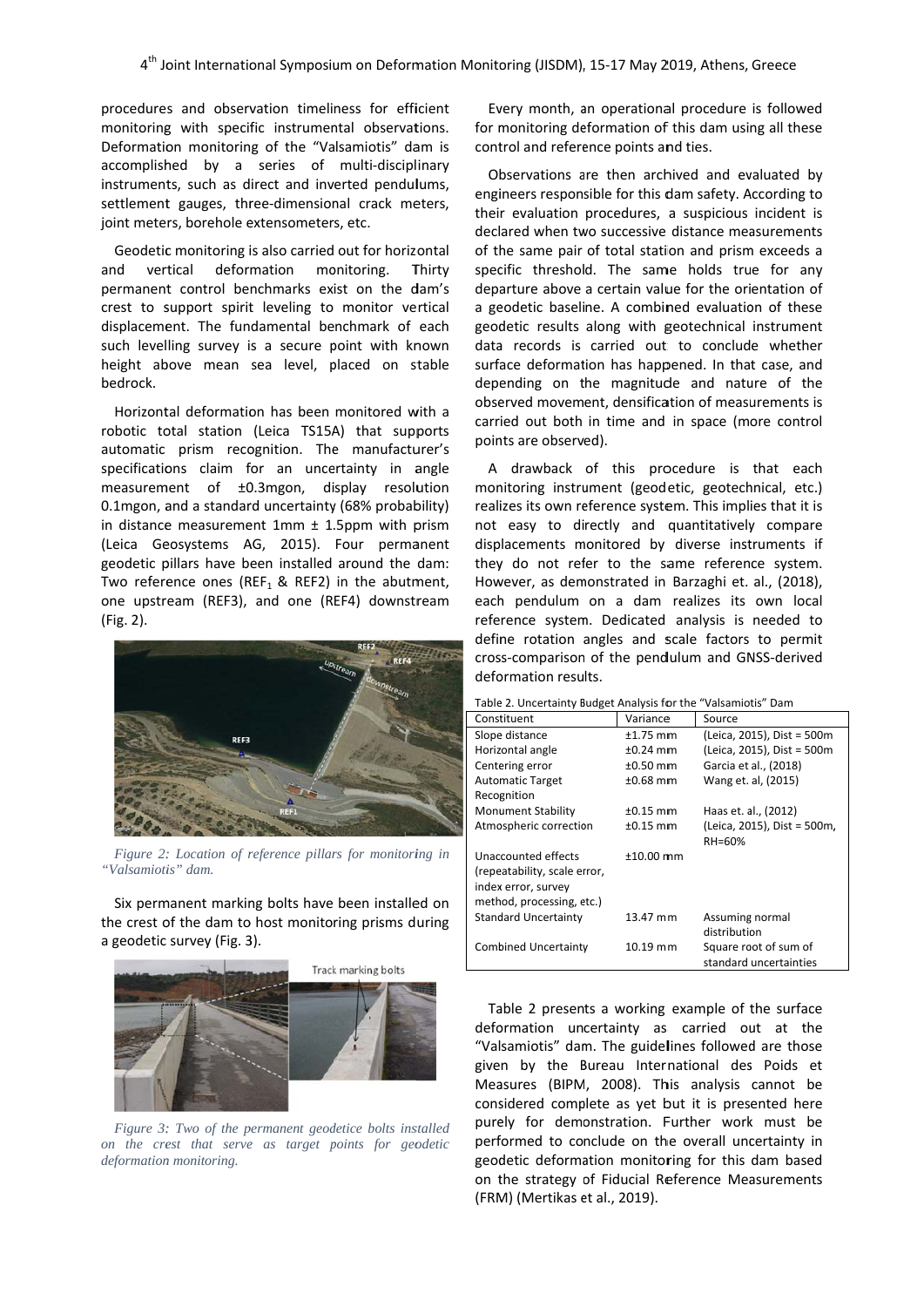As a first step towards this FRM effort, absolute coordinates of the reference pillar have been calculated with respect to the center of the mass of the Earth. Because of security, power supply and environmental protection issues, it has not been possible to establish a continuously operating GNSS reference station at this dam. As a consequence, periodic GNSS campaigns are scheduled on a semiannual basis in collaboration with the dam operator.

Absolute coordinates for the position of the fundamental reference pillar of the dam have been determined by GNSS static relative positioning and with respect to the "TUC2" permanent GNSS station installed inside the campus of the Technical University of Crete, Greece. This GNSS site has been part of the European Reference Frame (EUREF) network since 2004. Geodetic benchmarks and control points established by the Hellenic Military Geographical Agency (GYS) in the vicinity of the dam have been used in this investigation as well. All in all, the pillar's coordinates of the fundamental reference point for monitoring g the "Val samiotis" d am have been detrmined to be: L Lat: 35°26'2 22.42884"N, Lon: 23°53'13.74520"E, Ellipsoidal Height: 228.408 m (WGS-84 Reference System).

Additionally, kinematic GNSS positioning has been performed for 3 days and on the reference pillar of the dam. Results indicated that the pillar's displacement lie within the limits of this GNSS processing for such short-term campaigns. Uncertainties have been determined to be  $\pm$  9 mm for horizontal coordinates and ±27 mm for heights (Fig. 4).



Figure 4: Two of the permanent control points installed on *the Valsamiotis dam crest that serve as target points for geodetic def formation moni itoring.* 

# V. CONCLUSIONS

V. CONCLUSIONS<br>Structural deformation when monitoring dams involve precise observations with delicate geodetic and geotechnical instrumentation. The former measures the external deformation and away from the structure of the dam, whereas the latter instruments are commonly installed inside the structure and thus estimate its inner deformation.

In this work, various sources of uncertainty in geodetic monitoring techniques for dam deformation have been identified. The need to estimate the asso ociated unc contributing uncertainty to the final monitoring results has been stressed and also recommended that the produced uncertainties and observations have to be connected to internationally agreed metrological standards (i.e., speed of light, atomic time). Also, geodetic and geotechnical observations must be tied to a common reference system and time to permit their integrated evaluation. uncertainty for each constituent

Th he following approach is recomm ended for efficient geodetic structural deformation monitoring:

**Step 1**: Define the measurand (i.e., monitoring distance) to be observed; its maximum expected displacement and the associated requirement for its uncertainty. Th recommended, for example, to be one fourth of the maximum expected displacement (95% probability level) (US Army Corps of Engineers, 2018). his monitoring uncer uncertainty is

**Step 2**: Select instrumentation b performance, reliability, accuracy, precision, cost, etc. Plan and design the observational scheme (quantity and location of instruments, geodetic technique, formatting and reporting, threshold to issue alert, etc.). Prefer using instruments employing diverse measuring principles (i.e., total station & GNSS) to reduce uncertainty and improve redundancy and reliability of observations. Benefit from global bestpractices for the specific dam type and adapt them accordingly in your design. based on

**Step 3**: Define sources of uncertainty per instr rument, me strategy and estimate (theoretically) the respective overall uncertainty (Type B uncertainty). Connect each component of uncertainty and its contribution to the final uncertainty for monitoring. If the uncertainty exceeds requirements (Step 1), then modify the design and/or instrumentation (Step 2) and re-estimate overall uncertainty. method, processing, bservational

Step 4: Characterize and calibrate all instruments before their deployment in the field. Confirm their perf formance bas ed on, for ex xample, ISO 17123 field procedures or adapt them to site's particularities.

Step 5: Estimate Type A uncertainty (real-life observations) and Type B (theoretical or previous knowledge) uncertainty and the respective combined uncertainty.

**Step 6**: Archive measurement an uncertainties based on Step 2. report

Step 7: Geodetic-derived displacements must be combined, connected and evaluated with other displacement sensors. Uncertainty of each sensor must be reported.